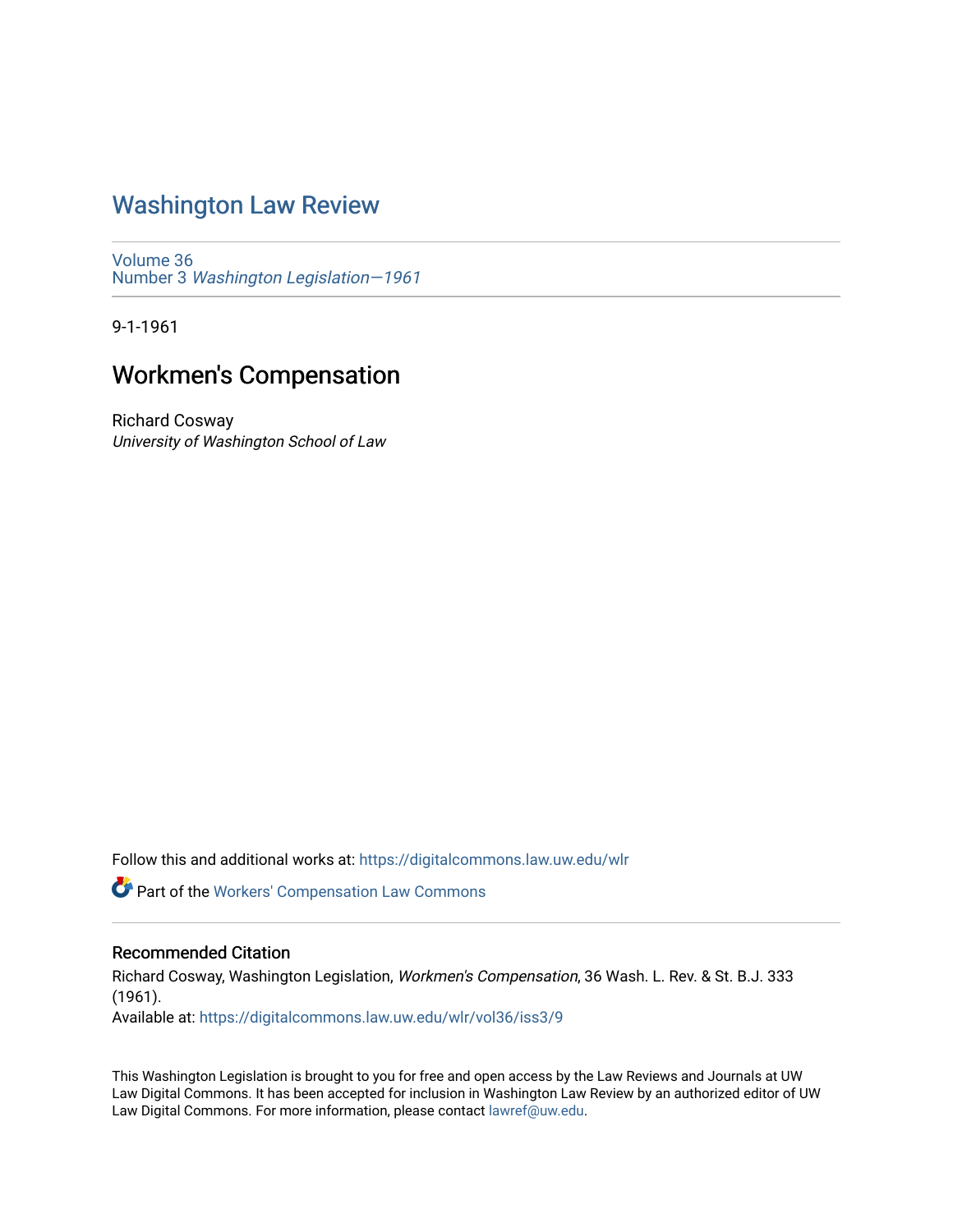same results might have been reached without the provision, its inclusion removes all doubt.<sup>7</sup>

Subsection 2 of the act saves to the plaintiff, or to the personal representative of a decedent, those causes of action for injuries caused by a wrongdoer who died simultaneously with or prior to their infliction. Without this, the cause of action would depend upon pure chance, which is a result supportable neither in reason nor justice;<sup>8</sup> its application will be particularly important in wrongful death by automobile cases, where both drivers are killed on impact. Under the former rule, since no cause of action arose during the lifetime of the tort feasor, none could survive his death; this provision preserves to the personal representative of each driver, for what it is worth, the cause of action under RCW 4.20.010.

The act specifically repeals the miscellaneous survival acts which preceded it: RCW 4.20.040, the general survival act whose place it takes; RCW 4.20.045, having to do with the death of a tort feasor, now fortunately beyond the need for discussion; a pair of sections from the probate code, RCW 11.48.100-110, providing actions by or against an estate for waste, trespass, conversion. A proviso saves to suitors all causes arising under the repealed statutes prior to their effective date of repeal.

Finally, it should be noted that this new act does not affect the operation of RCW 4.20.060, which provides for the survival for the benefit of the same group of beneficiaries who take under the wrongful death act "[an] action for a personal injury to any person occasioning his death...." Absent a qualifying beneficiary, there is no survival, and of course by its terms the surviving cause can never exist independently of the action for wrongful death. **JOHN W. RICHARDS** 

## WORKMEN'S COMPENSATION

The statutory language of the session laws of Title 51, RCW, is codified as title 51 by chapter 23.<sup>1</sup> This means, of course, that the language of this title is now the official language of the statute law, and reference to earlier session laws is unnecessary.

In addition to this legislation of general significance, specific statutes were enacted amending the Industrial Insurance Title in these ways:

<sup>7</sup>See **28** WAsH. L. **REv.** 201-02 (1953). *81d.* at **203.** This subsection is almost identical with that in the New York act, N.Y. DacD. EsT. **LAw** § 118.

<sup>&#</sup>x27;Wash. Sess. Laws 1961, ch. **23.**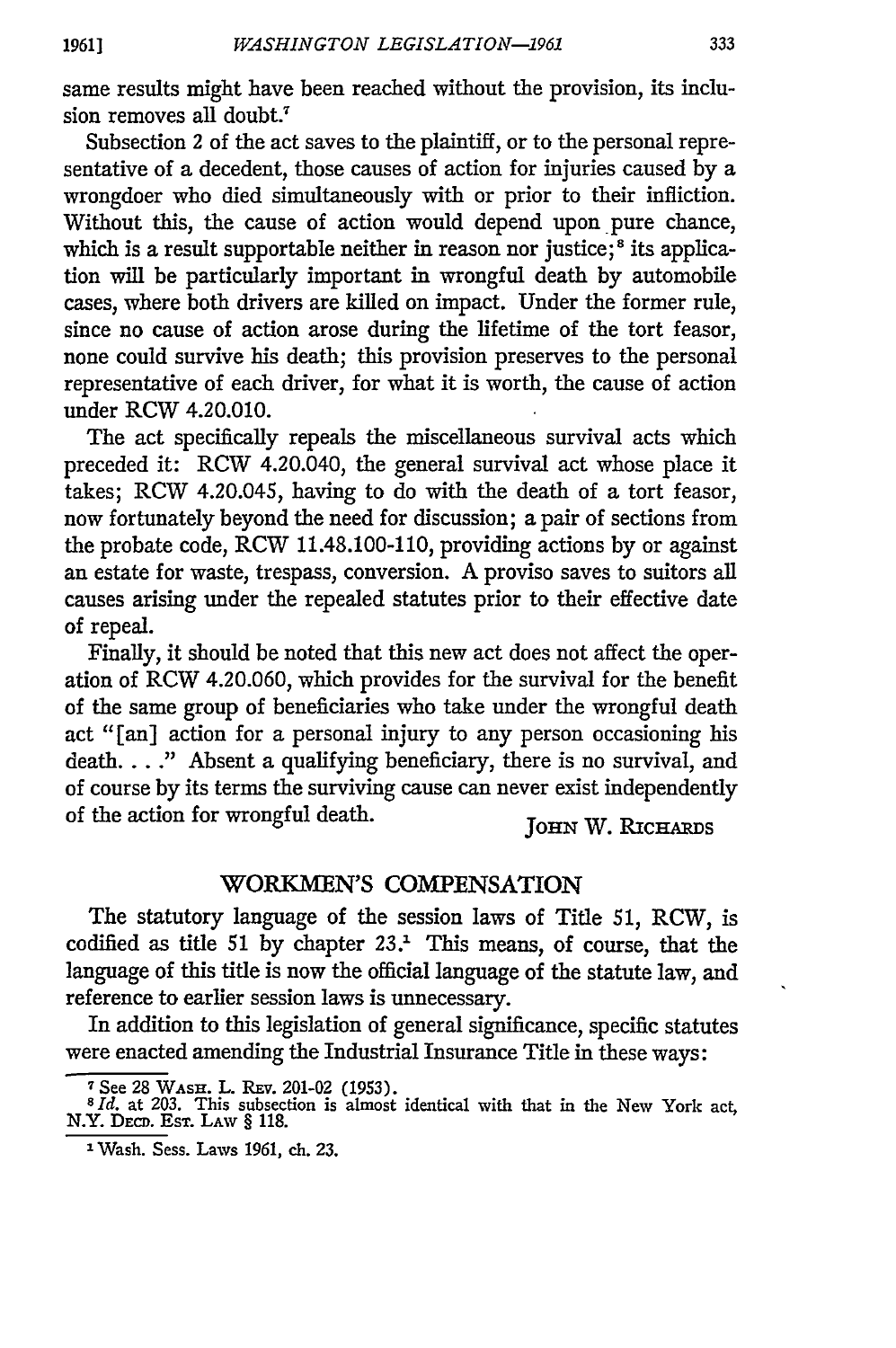First, most statutory award amounts for disabilities and pensions were increased.<sup>2</sup>

Second, the entitlement of present pensioners was increased.<sup>3</sup>

Third, provision was made for installment payment of partial disability awards.<sup>4</sup>

Fourth, provision for cross appeals was made.<sup>5</sup>

Fifth, certain modifications were made in the obligation of the state where third party suits are brought.<sup>6</sup>

Sixth, a definition of "acting in the course of the employment" was adopted.<sup>7</sup>

Seventh, specific statutory coverage was provided for the lunch hour period.'

*Installment Payments of Permanent Partial Disability Awards.* Most states pay workmen's compensation awards in installments, not in lump sums, in order that the worker and his dependents will be protected from temptations arising from sudden increases in wealth.' The compensation award, paid in installments, comes in periodically as a substitute for wages. The Washington statute, as amended in 1961, accords.

In most states, the amount of compensation is correlated to the average weekly wage, so that the amount of partial disability ties in with this figure. In Washington, there is no correlation between the weekly wage and the compensation award, thus the monthly amount must be determined on another basis, which is the amount of monthly entitlement for temporary total disability, except for the first month when \$1,000 is payable.

In order to permit a disabled worker to have access to lump sum payments where circumstances warrant-i.e., to buy a new business, to pay off the mortgage, and the like-the department, in its wisdom, may permit commutation to a lump sum payment. This, too, accords with the attitudes taken in most states.<sup>10</sup>

*Increases in Award Amounts.* Presumably, the various increases in

<sup>2</sup> Wash. Sess. Laws 1961, ch. 274.

**<sup>3</sup>** Wash. Sess. Laws 1961, ch. 108. 4 Wash. Sess. Laws 1961, ch. 274. *5 Ibid.*

*<sup>6</sup>Ibid.*

**<sup>7</sup>** Wash. Sess. Laws 1961, ch. 107.

*<sup>8</sup> Ibid.*

**<sup>9</sup>**2 **LARSON,** WORKMEN'S **COMPENSATION** 528 (1952). **108 SCHNEIDER,** WORKMEN'S **COMPENSATION,** §§ 1790-1865 (1951).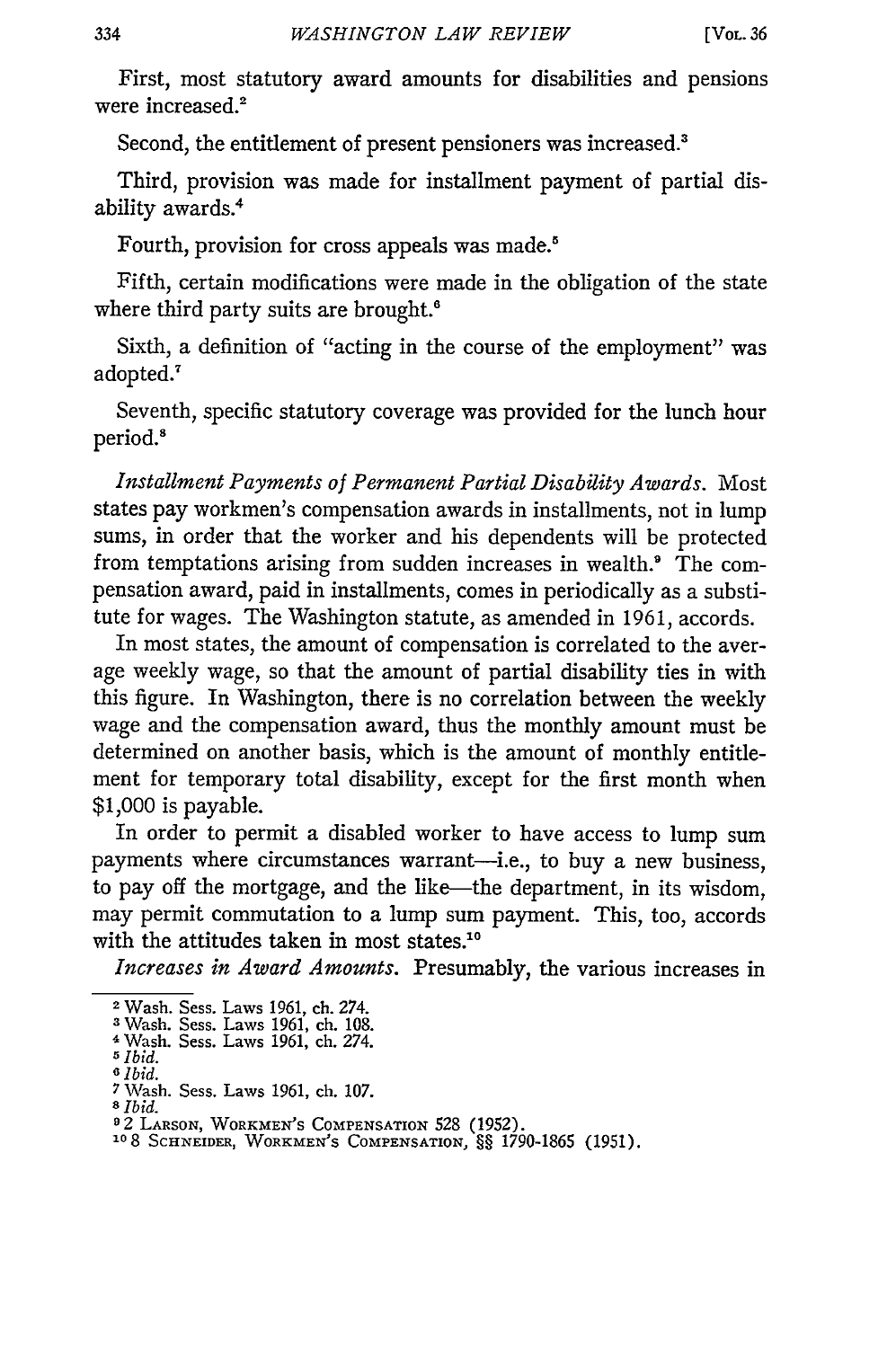the amounts payable to workers and their dependents reflect the impact of secular inflation.

There appears to be an arithmetical inconsistency in the statute in that the loss of one leg at hip is compensated at \$9,750, with the proviso that "for disability to a member not involving amputation, not more than nine-tenths of the foregoing respective specified sums shall be paid," which would seem to permit an award of \$8,775, but the maximum permissible unspecified disability award is \$8,750.<sup>11</sup>

*The Lunch Hour Riddle.* The amendment makes clear that contrary to prior decisions,<sup>12</sup> lunch hour injuries may be compensable if they occur at the jobsite, whether or not the worker is paid for the lunch period.

This provision is quite sweeping, and seems to extend coverage to any worker who happens to eat at his desk, lathe or other place of employment, even though he might conveniently have elected to eat elsewhere. In view of the fact that the Washington statute does not limit compensation to injuries which arise out of the employment, the coverage here can be quite broad indeed.

One might question whether this legislative declaration is totally consistent with the concept that certain employment situations are extra-hazardous, and only those are within the ambit of the industrial insurance statute. While eating lunch near busy streets may subject the worker to street risks, thus calling for compensation coverage of those risks, one would think that in most situations the circumstances making an employment extra-hazardous do not continue to operate during the luncheon break. This statutory amendment may presage eventual abolition of the extra-hazardous limitation of the basic statute.

Finally, most of the troublesome cases do not turn simply on the circumstance that the injury occurred during the lunch hour. For the most part, they have involved conduct which can be said to have taken the worker out of the course of his employment,<sup>18</sup> whether at lunch time or in the middle of a shift. If a worker at lunch elects to explore his place of employment and falls down a shaft where exploration is not a part of his assigned tasks, it is *what* he was doing, not *where* or *when* that may take him out of compensation coverage. The statute speaks only to the where and when, not to the what.

**<sup>31</sup>**Wash. Sess. Laws 1961, ch. 274. 12 Tipsword v. Dep't of Labor & Indus., 52 Wn2d 79, 323 **P.2d** 9 (1958) ; Young **v.** Dep't of Labor & Indus., 200 Wash. 138, 93 P.2d 337 (1939). **Is** Young v. Dep't of Labor & Indus., *supra* note 12.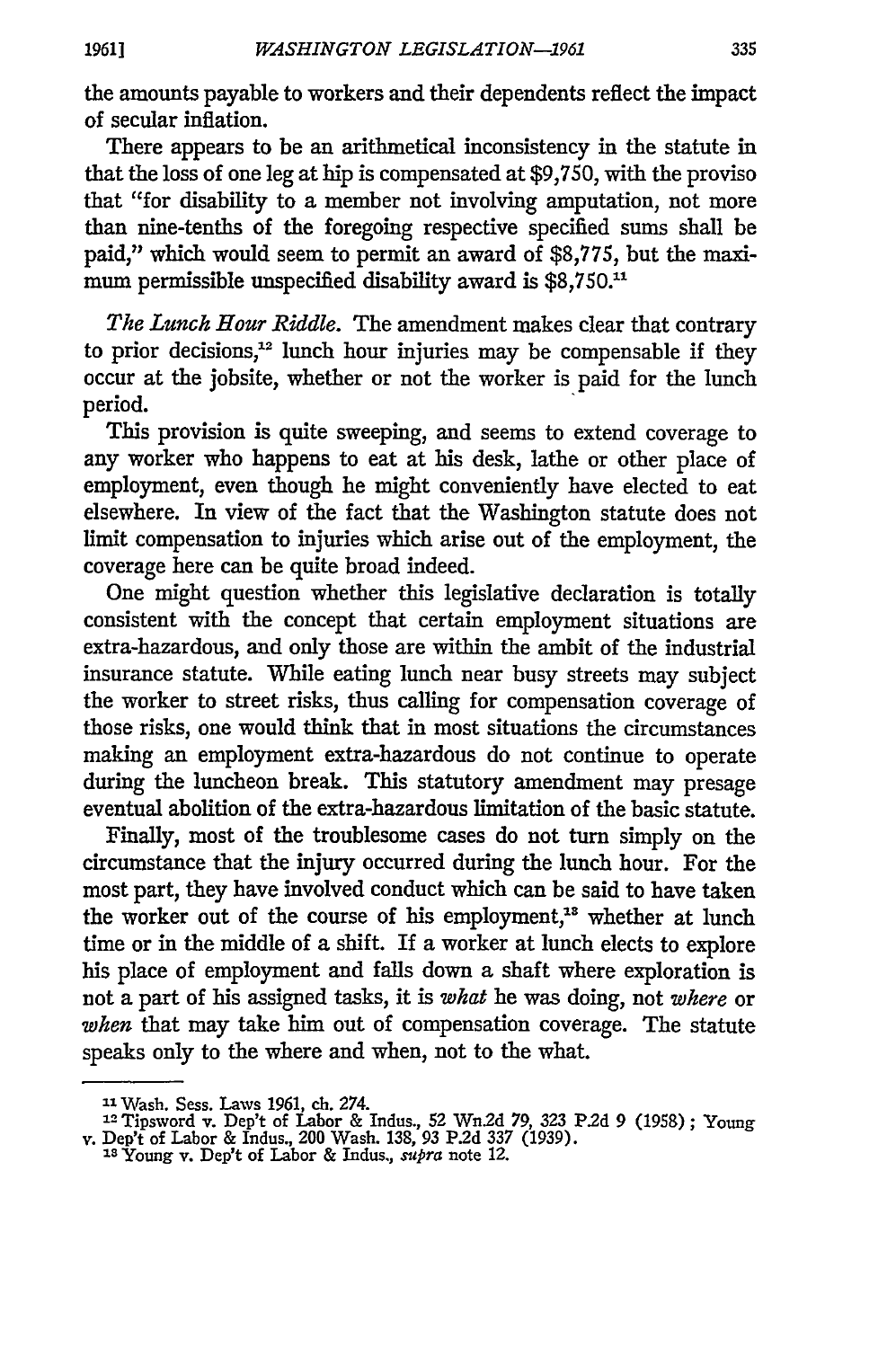At the prompting of the Legislative Council, and perhaps by Judge Foster,<sup>14</sup> the legislature also addressed itself to the *what* question, defining what is meant by "in the course of employment."

*"Acting in the Course of Employment" Defined.* At one time, the supreme court had adopted a most stringent and restrictive definition of "in the course of employment."<sup>15</sup> The definition stated in the amending legislation parrots the language of the supreme court in *Gordon v. Arden Farms Co.*,<sup>16</sup> which rejected the previous narrowing construction. Specifically, it is not required that wages be paid for the period in which the injury occurs, or that the worker be actually engaged in doing the thing for which he was specifically hired. He will be covered while on the jobsite for periods when his conduct is incidental to the work he is employed to do.

The legislative enactment is contrary to the position taken by the supreme court in its opinion in *West v. Mount Vernon Sand & Gravel, Inc.*,<sup>17</sup> where a common law suit for negligence was permitted for injuries sustained by a worker a few minutes before his workshift began. Such an injury would be within the period of the course of employment under the new statutory definition, since it was "immediate to the actual time that the workman is engaged in the work process" and in an area controlled by the employer. The statutory language<sup>18</sup> specifically excludes the parking lot area from workmen's compensation coverage.

There will always be problems of interpretation of the fringes of coverage. The statute suggests that the worker is covered for "time spent going to and from work on the jobsite." One may ask, "How many times can a worker go home from work on any one day?" If this seems a nonsense question, consider the situation of Pauline Hackmann who left work and after having departed from the specific area where she worked, discovered that she had left her thermos. She returned to the cloak room, picked up the thermos, and on the way out of the building was injured in a fall when she slipped in brine. Compensation was denied to her, pursuant to the West case.<sup>19</sup> Under the new statute, no specific cut-off occurs when the shift ends, and probably

<sup>&</sup>lt;sup>14</sup> See his concurring opinion in West v. Mount Vernon Sand & Gravel, Inc., 156 Wash. Dec. 727, 732, **355** P.2d 795, 799 (1960). **<sup>15</sup>**Tipsword v. Dep't of Labor & Indus., 52 Wn.2d 79, 323 P.2d 9 (1958). **<sup>16</sup>53** Wn.2d 41, 330 P.2d 561 (1958).

**<sup>17</sup>**156 Wash. Dec. 727, 355 P.2d 795 (1960).

**<sup>18</sup>**Wash. Sess. Laws 1961, ch. 107, **§3. <sup>19</sup>***In* re Pauline Hackmann, Claim No. C-444424, Docket No. 9416 (Bd. Indus. Ins. App. 1960).